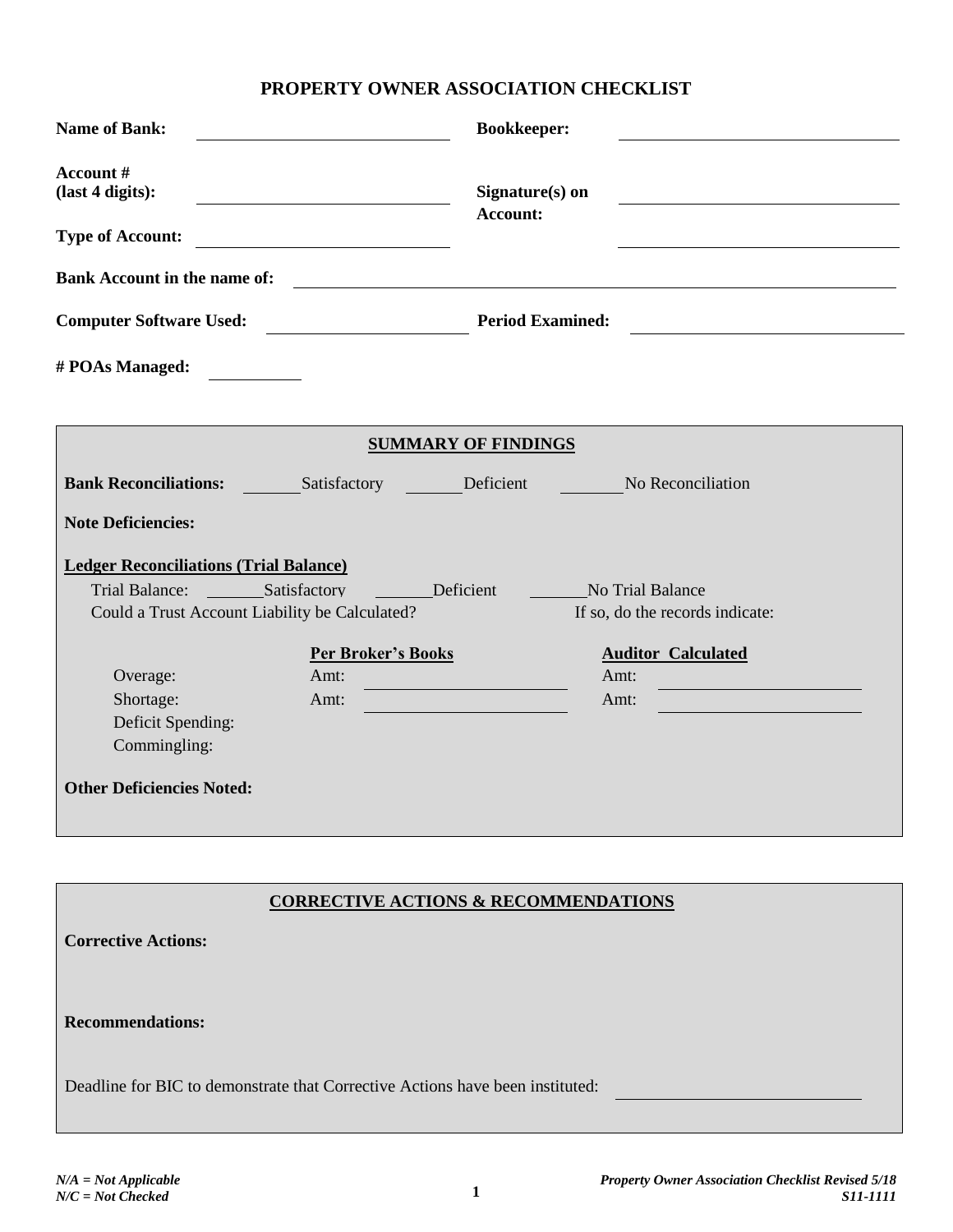| G.S. Section 93A-6(g) [Insured Depository Institution]                                     |  | <b>NCREC</b><br>Yes No Non-Compliant |
|--------------------------------------------------------------------------------------------|--|--------------------------------------|
| 1. Is the account in a federally insured depository institution lawfully doing business in |  |                                      |
| <b>Comments:</b>                                                                           |  |                                      |
| Rule A.0116(c) [Interest Bearing Trust/Escrow Accounts]                                    |  |                                      |
|                                                                                            |  |                                      |
| (If no, skip to Question #3)                                                               |  |                                      |
|                                                                                            |  |                                      |
|                                                                                            |  |                                      |
|                                                                                            |  |                                      |
|                                                                                            |  |                                      |
| <b>Comments:</b>                                                                           |  |                                      |
| Rule A.0117(b) [Trust/Escrow Account Designation on Bank Accounts]                         |  |                                      |
| 4. Are the following designated Trust or Escrow?                                           |  |                                      |
|                                                                                            |  |                                      |
|                                                                                            |  |                                      |
|                                                                                            |  |                                      |
| <b>Comments:</b>                                                                           |  |                                      |
| Rule A.0118 (a)(b) [Property Owner Associations]                                           |  |                                      |
| 5. Are the property owner association funds in a bank account maintained by the broker's   |  |                                      |
|                                                                                            |  |                                      |
| 6. Are any of the officers of the property owner association a signatory on the broker's   |  |                                      |
|                                                                                            |  |                                      |
| 7. Are periodic statements provided to the property owner association according to the     |  |                                      |
|                                                                                            |  |                                      |
| (If no, skip to Question #8)                                                               |  |                                      |
| If yes, do the periodic statements:                                                        |  |                                      |
| a. Report the balance of association funds in the licensee's possession or control?        |  |                                      |
| b. Account for the funds the licensee has received and disbursed on behalf of the          |  |                                      |
| <b>Comments:</b>                                                                           |  |                                      |
| Rule A.0117 $(c)(2)$ [Canceled Checks]                                                     |  |                                      |
|                                                                                            |  |                                      |
|                                                                                            |  |                                      |
| (If no, skip to Question #10)                                                              |  |                                      |
| If yes, are the digitally imaged copies:                                                   |  |                                      |
|                                                                                            |  |                                      |
|                                                                                            |  |                                      |
| <b>Comments:</b>                                                                           |  |                                      |

*Rule A.0117(c)(3) [Deposit Tickets]*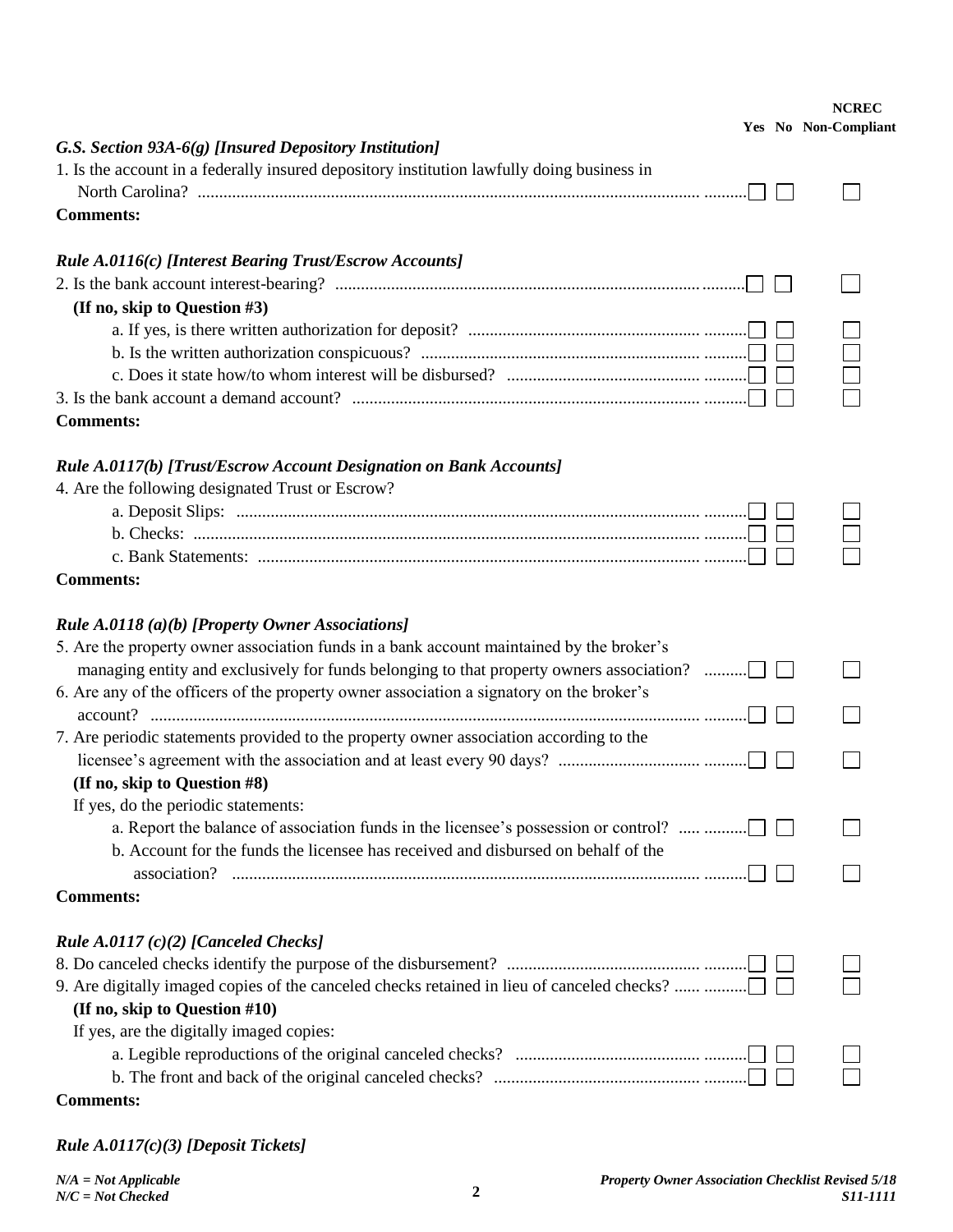| 10. Do deposit tickets or supplemental deposit worksheets for each transaction identify:                                                                               |        |
|------------------------------------------------------------------------------------------------------------------------------------------------------------------------|--------|
|                                                                                                                                                                        |        |
|                                                                                                                                                                        | $\Box$ |
|                                                                                                                                                                        |        |
|                                                                                                                                                                        |        |
|                                                                                                                                                                        |        |
| <b>Comments:</b>                                                                                                                                                       |        |
| Rule A.0117 (c) (5) [Journal/Check Stubs]                                                                                                                              |        |
|                                                                                                                                                                        |        |
| (If no, skip to Question #12)                                                                                                                                          |        |
| a. If yes, document examined                                                                                                                                           |        |
|                                                                                                                                                                        |        |
|                                                                                                                                                                        |        |
| d. Does the journal identify each bank deposit transaction with:                                                                                                       |        |
| i.                                                                                                                                                                     |        |
| The date of the deposit? $\ldots$ $\ldots$ $\ldots$ $\ldots$ $\ldots$ $\ldots$ $\ldots$ $\ldots$ $\ldots$ $\ldots$ $\ldots$ $\ldots$ $\ldots$ $\ldots$ $\ldots$<br>ii. |        |
| iii.                                                                                                                                                                   |        |
| e. Does the journal identify each bank disbursement transaction with the:                                                                                              |        |
|                                                                                                                                                                        |        |
| i.<br>ii.                                                                                                                                                              |        |
|                                                                                                                                                                        | $\Box$ |
| iii.                                                                                                                                                                   |        |
| iv.                                                                                                                                                                    |        |
| v.                                                                                                                                                                     |        |
| <b>Comments:</b>                                                                                                                                                       |        |
|                                                                                                                                                                        |        |
| Rule $A.0117(c)(6)$ [Payment Record Sheet]                                                                                                                             |        |
| 12. Is a payment record sheet maintained for each property or interest in the property?                                                                                |        |
| (If no, skip to $#14$ )                                                                                                                                                |        |
| 13. Do the payment record sheets identify the:                                                                                                                         |        |
|                                                                                                                                                                        |        |
|                                                                                                                                                                        |        |
|                                                                                                                                                                        |        |
|                                                                                                                                                                        |        |
|                                                                                                                                                                        |        |
|                                                                                                                                                                        |        |
|                                                                                                                                                                        |        |
| <b>Comments:</b>                                                                                                                                                       |        |
| Rule A.0117 (d) [Audit Trail]                                                                                                                                          |        |
| 14. Is there an audit trail from the deposit slips or supplemental deposit worksheet to the                                                                            |        |
|                                                                                                                                                                        |        |
| 15. Is there an audit trail from the deposit slips or supplemental deposit worksheet to the                                                                            |        |
|                                                                                                                                                                        |        |
| 16. Is there an audit trail from the canceled checks or supplemental disbursement worksheet                                                                            |        |
|                                                                                                                                                                        |        |
| <b>Comments:</b>                                                                                                                                                       |        |